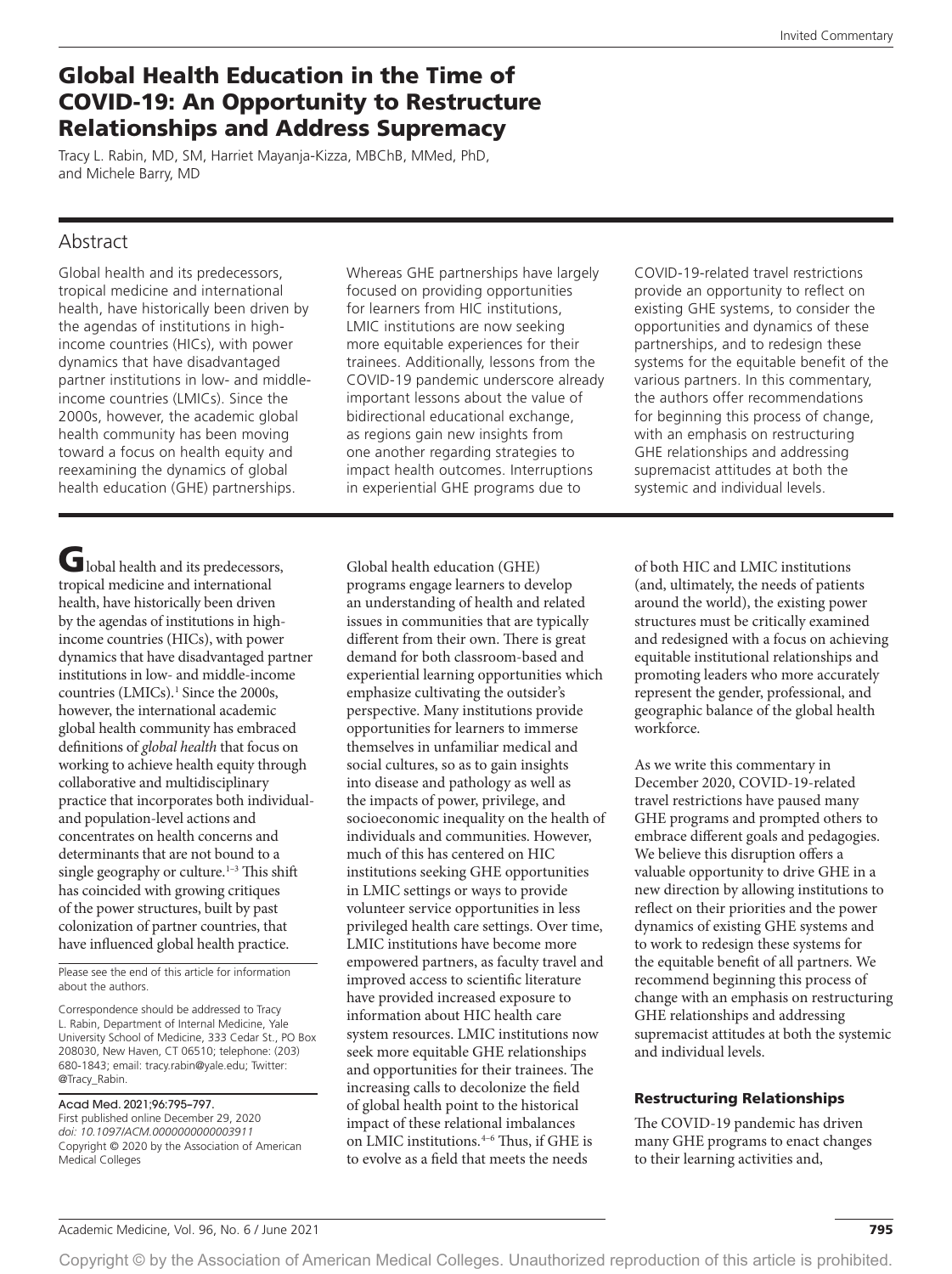consequently, some are reexamining their educational relationships with partner institutions at home and in other countries. This process should start with a focus on communication both to ensure a stable platform for communication (sometimes in the face of disparities in internet connectivity for programs that have shifted to increased virtual engagement with partners) and to address key stakeholders' roles and responsibilities as well as issues related to systems, language, and/or cultural differences. Establishing this foundation should then lead to open conversation about the needs of each partner and their contributions to the relationship. This is the first step in establishing mutually beneficial goals and shifting the relationship toward one in which each partner is satisfied with the degree to which its needs are being met.

Our perspective on GHE partnerships is driven in part by our experience with the Makerere University/Yale University collaboration, a bidirectional GHE capacity-building program which 2 of us co-direct (H.M.-K. and T.L.R.).7 This program, which is in its 15th year and has expanded to incorporate participants from other U.S. institutions, is structured according to a framework of 4 global health ethics principles (introspection, humility, solidarity, and social justice)<sup>8</sup> that are useful in guiding conversations about partnership equity. Examples of other HIC–LMIC academic partnerships that have similar goals with respect to building equitable relationships include the Academic Model Providing Access to Healthcare9 and the Toronto Addis Ababa Academic Collaboration.<sup>10</sup> For those who seek additional guidance, Adams et al<sup>11</sup> provide a set of core components for equitable HIC–LMIC GHE and practice partnerships, including the presence of: interdisciplinary teams that work together in a respectful and open collaborative manner; shared leadership; explicit, shared goals; the LMIC partner as the driver of partnership priorities, the research agenda, and program management; and prioritization of the education of LMIC trainees over HIC trainees.

Extrapolating from these models, it is important to ask 3 questions of all GHE institutional partners, both those in one's home community or region and those in other countries: "What does

your institution expect to gain from interaction with my institution?" "How is a relationship with my institution going to benefit yours?" and "What are the potential added burdens on either side that need to be addressed?" Focusing on the quality of relationships may lead to the demise of some partnerships that are not able to achieve a mutually beneficial arrangement, but this may also pave the way for changes to systems for implementing GHE activities or the establishment of new partnerships. Through conversations with local institutions, both HIC and LMIC institutions may find potential partners within their own country or region that meet their needs and educational objectives just as well as, or even better than, more distant partners.

Additionally, academic institutions are using online tools in creative ways to continue providing medical education during the COVID-19 pandemic, including developing opportunities to conduct shared GHE experiences (e.g., led by faculty from one institution or run jointly by faculty from multiple institutions). This can allow more trainees to be exposed to the experiences and expertise of partner institution faculty, as well as to a wider breadth of perspectives through paired or teambased learning with students from other sites. As has been noted, the presence of diverse perspectives is a key characteristic of successful teams and may inspire further innovations in education or practice.<sup>12</sup>

Lastly, as the GHE community focuses more on building up learning experiences at home during the pandemic, opportunities exist to partner more closely with colleagues working domestically and intrainstitutionally in the areas of health disparities and social determinants of health. Leveraging these relationships to highlight and delve into the power and privilege dynamics that affect health equity in one's home community may have an even greater impact than experiences abroad as these local lessons directly relate to learners' future practice.

### Addressing Supremacy

The colonial (and do-good) roots of global health and related fields, along with the resultant web of entrenched

power structures that maintain the status quo, have been well described.4–6 The central issues relate to the possession and flow of money and control of global research and training agendas, which have largely rested in the hands of HIC institutions. These structural inequities, coupled with socially ingrained attitudes that equate power with knowledge, reinforce the perception that individuals from HIC institutions are best positioned to play the role of teacher. Thus, as learners travel to other communities and countries for the purpose of experiential education, the influence of global power structures that have historically favored wealthy institutions may manifest among the visitors as counterproductive supremacist attitudes. Abimbola and Pai describe these attitudes as taking the form of "persisting disregard for local and Indigenous knowledge, pretence of knowledge, refusal to learn from places and people too often deemed 'inferior,' and failure to see that there are many ways of being and doing."<sup>5</sup>

Changes related to the COVID-19 pandemic can impact these power dynamics in 3 ways. First, as we note above, the pause in immersive, travel-based experiences creates an opportunity for evaluation and open conversations between partners. These should include discussion of the degree to which supremacist attitudes have previously impacted the experience for both hosting and sending institutions. This pause also allows institutions time to implement recommendations for revamping or developing curricula and predeparture training that incorporate the colonial history of global health and teach the concept of cultural humility as a strategy for navigating future experiences.<sup>6</sup>

Second, despite the marked differences in the financial resources of HIC and LMIC institutions that affect the implementation of GHE experiences, it is imperative that all partners consider innovative approaches and different, largely virtual educational modalities in the context of the pandemic and for the future. Given the importance of global engagement, the goal should be to foster meaningful learner experiences, within the limits of each partner's financial/ socioeconomic ability and bolstered by the resources of global partners.

796 Academic Medicine, Vol. 96, No. 6 / June 2021